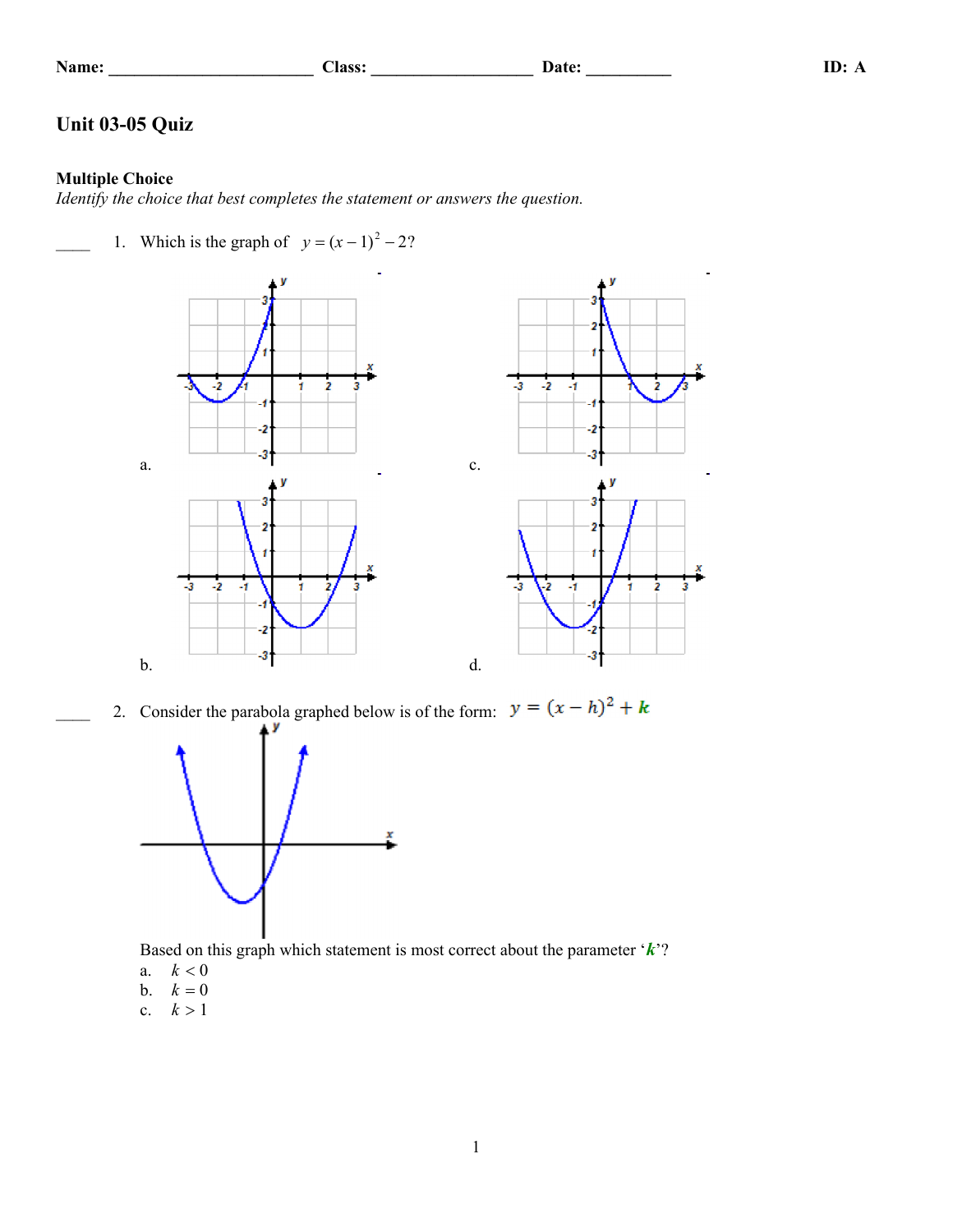3. What is the equation of the following parabola in vertex form?



- 4. If the original parabola defined by  $y = x^2$ , how would it change if  $y = 2(x-3)^2 + 1$  were graphed instead?
	- a. The parabola would be **vertically stretched factor 2**, translated **right 3** and **up 1**.
	- b. The parabola would be **vertically compressed factor ½**, translated **left 3** and **down 1**.
	- c. The parabola would be **vertically compressed factor ½**, translated **right 3** and **down 1**.
	- d. The parabola would be **vertically stretched factor 2**, translated **left 3** and **up 1**.
	- 5. Which equation would best describe an approximate path of the arrow to the target as shown in the graph?



- 6. Given the standard form of a parabola,  $y = x^2 12x + 40$ , determine the vertex form of the graph.
	- a.  $y = (x 6)^2 + 40$  c.  $y = (x 6)^2 + 4$ b.  $v = (x+6)^2 + 36$  d.  $v = (x-12)^2 - 36$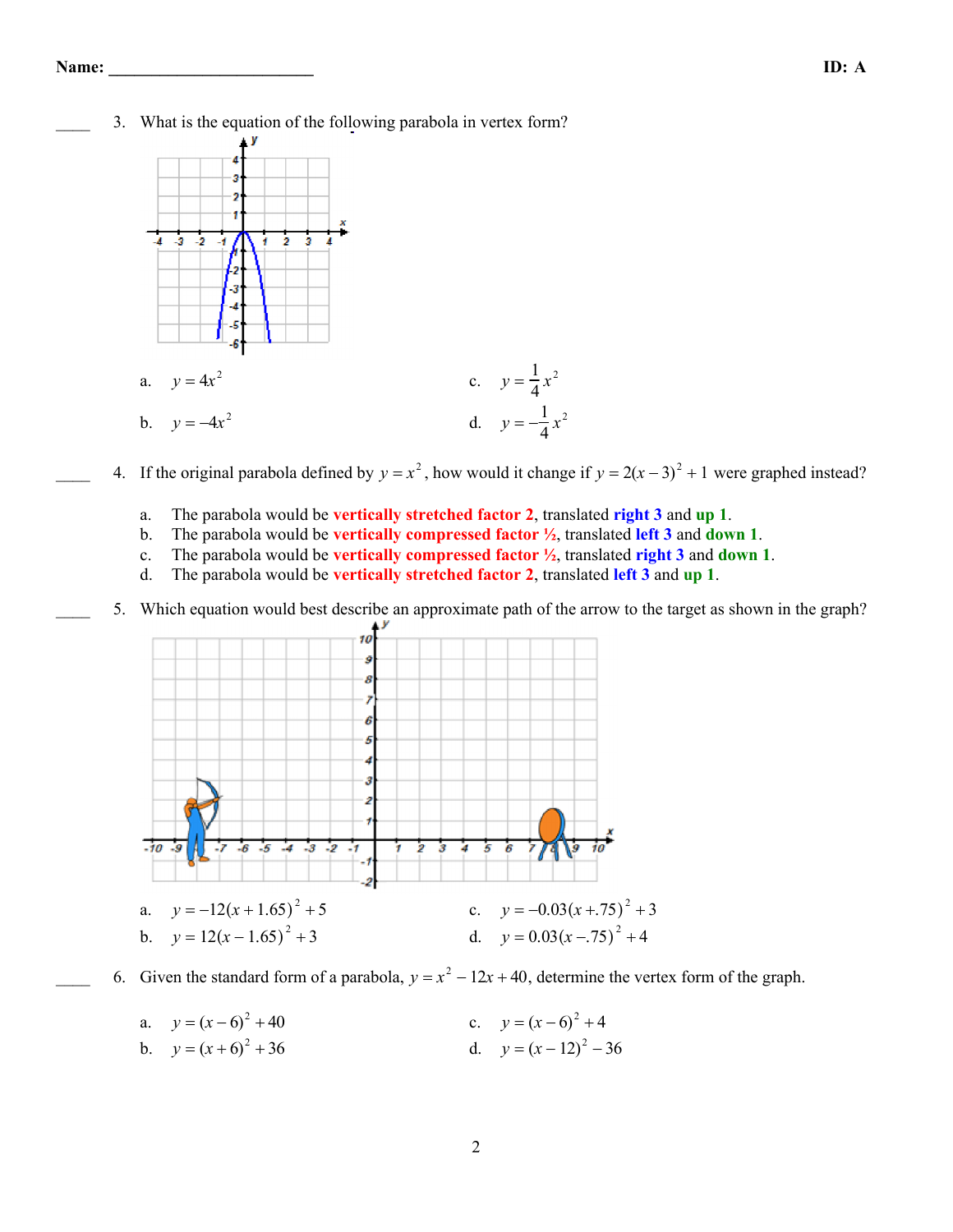- 7. Given the standard form of a parabola,  $y = 2x^2 + 12x + 26$ , determine the vertex form of the graph.
	- a.  $y = (x+6)^2 10$  c.  $y = 2(x+6)^2 10$ b.  $y = 2(x+3)^2 + 8$  d.  $y = 2(x+3)^2 - 10$
	- \_\_\_\_ 8. The following parabola is in standard form:

 $y = x^2 - 12x - 5$ 

What would need to be put in the space below to complete the square and covert to vertex form.

- $y = x^2 12x$  $-5$ a.  $+36 - 36$ <br>b.  $+744 - 744$ <br>c.  $+6 - 6$ <br>d.  $+12 - 12$ b.  $\tau$   $\frac{1}{4}$  -  $\frac{1}{4}$  d.
- \_\_\_\_ 9. Matt was trying to convert the following parabola in standard form to vertex form by completing the square but has made an error.  $\overline{a}$ ä.

$$
y = 2x^{2} - 10x - 4
$$
  
\n
$$
y = 2x^{2} - 10x - 4
$$
  
\n
$$
y = 2x^{2} - 10x + 25 - 25
$$
  
\n
$$
\downarrow \qquad \uparrow
$$
  
\n
$$
-5 \rightarrow 25
$$
  
\n
$$
y = 2(x - 5)^{2} - 29
$$

Which describes where Matt made his first error?

- a. Matt should have added 10 and subtracted 10 instead of using the constant 25.
- b. Matt should have factored out the leading coefficient 2 on the second step before completing the square.
- c. Matt should have doubled the -5 in the last step.
- d. Matt should have first subtracted 25 and then added 25 to properly completely the square.